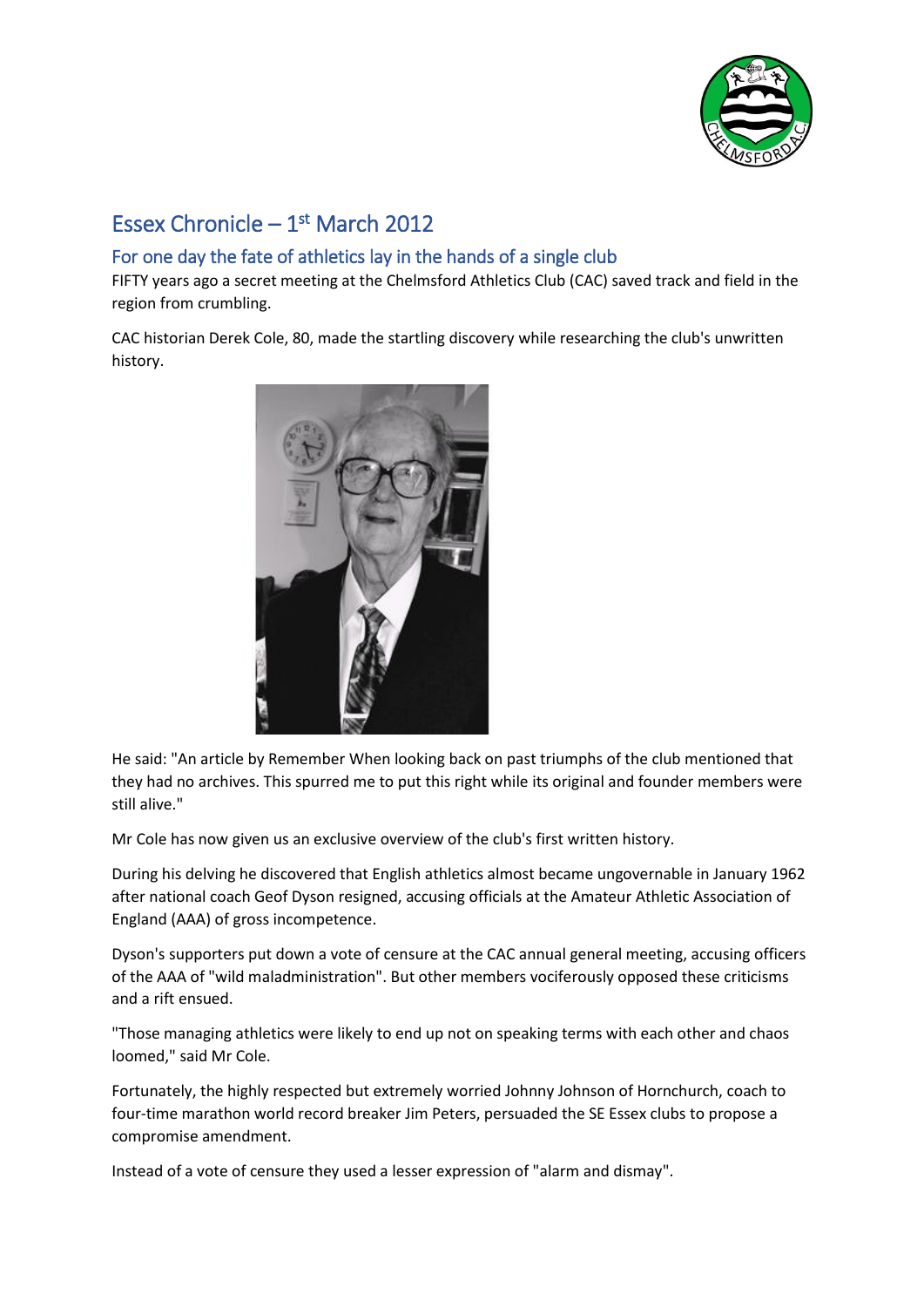

Chelmsford, as promoters of the league, were asked to submit the proposal to the AAA president, the Olympic gold medallist Lord Exeter.

Lord Exeter sent Harold Abrahams – the man immortalised in the film Chariots of Fire – to an all-Essex public protest meeting of athletes to investigate the concerns.

Afterwards, Abrahams discussed the proposal with the SE Essex officials and said he would advise the president to accept the amended complaint.

The SE Essex clubs at the AGM urged everybody to adopt the amendment so that "we can go united together into 1962".

Officials did not oppose it and it was carried by a large majority. If the censure had gone ahead, athletics may have never recovered.

Australian delegate Arthur Hodson, who visited Chelmsford in 1962, said he had been told by the AAA secretary at the International Athletic Congress in Belgrade that Chelmsford had saved the day.

Mr Cole said he also discovered other fascinating and unlikely events in the club's history.

Research done at the club as part of an Anglo-Australian project on pulse recovery rates attracted a visit from FBI agent, Olympic runner and super coach Fred Wilt, who has since mentioned it in his memoirs.

Because of poor competition in the States, Fred decided to send his top athlete, Buddy Edelen, to the club to face British competition.

The move resulted in Buddy breaking a spate of American records and a world record marathon, run from Windsor to Chiswick.

Fred gave a further boost to American distance running when he helped Bill Cornell of Chelmsford gain a Scholarship at Southern Illinois University (SIU).

Bill himself already had world fame after setting a world junior mile record.

In the 1960s Penny Gardner brought the ladies' junior mile world record to the club as well – an extraordinary double.

The winter of 1962 was the first when the new cinder track was open for training, and coincided with the arrival of Andy Davis, a USAF airman from Wethersfield.

Mr Cole said: "Records show that with segregation still publicly strong in the south of the USA he insisted that a black member would be accepted at the club. Today he is still remembered as a very popular and much-loved member."

Derek Cole says that his greatest pleasure has been hearing again from the oldest member, Ted Little, 95, who joined in 1935.

He has provided the only known photograph of inspirational founder president, Sydney Taylor, a mayor seven times.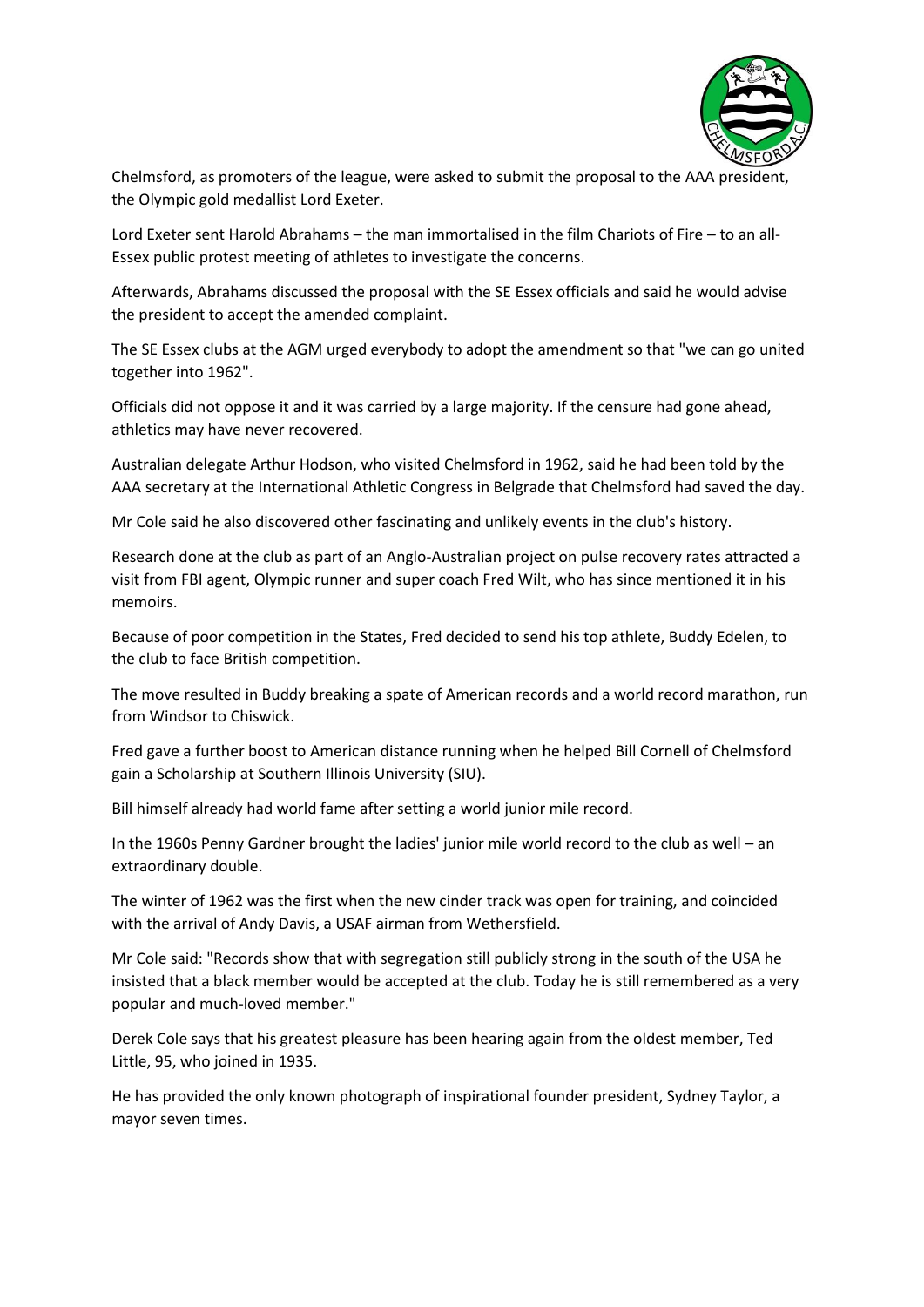

Mr Cole said: "Older members like myself still remember with distress the tragedy which struck Mr and Mrs Little in 1956 when their brilliant high-jumping daughter Pamela, already the junior representative on the committee, died suddenly of a brain haemorrhage."

They presented a cup in her memory and, last October, Roy Meadowcroft was able to take Ted Little photographs of this trophy being presented to one of the country's most promising young high jumpers today, Poppy Lake.

Mr Cole says that while committing CAC history to paper he thoroughly enjoyed his own trip down memory lane.

"It's brought back a lot of happy memories and given me a great deal of pleasure. I hope that future CAC members will value this small contribution to its illustrious history."



#### Veteran runner has enjoyed a marathon career in his sport

ONE of the county's long-serving athletics stalwarts wasn't the fastest out of the block in his running years.

But Roy Meadowcroft, 78, from Chelmsford, has proved himself a long-distance master off the track, working behind the scenes in a variety of roles before being elected President of Essex AAA in 2003.

He modestly recalled: "I was never one to record my performances – I was just another athlete with Chelmsford AC.

"My first races were in the Marconi Works Sports in 1950 when I won the 880 yards and was placed second at 220 yards.

"Apart from these races I had little success, only twice gaining a place in the Business Houses Championships."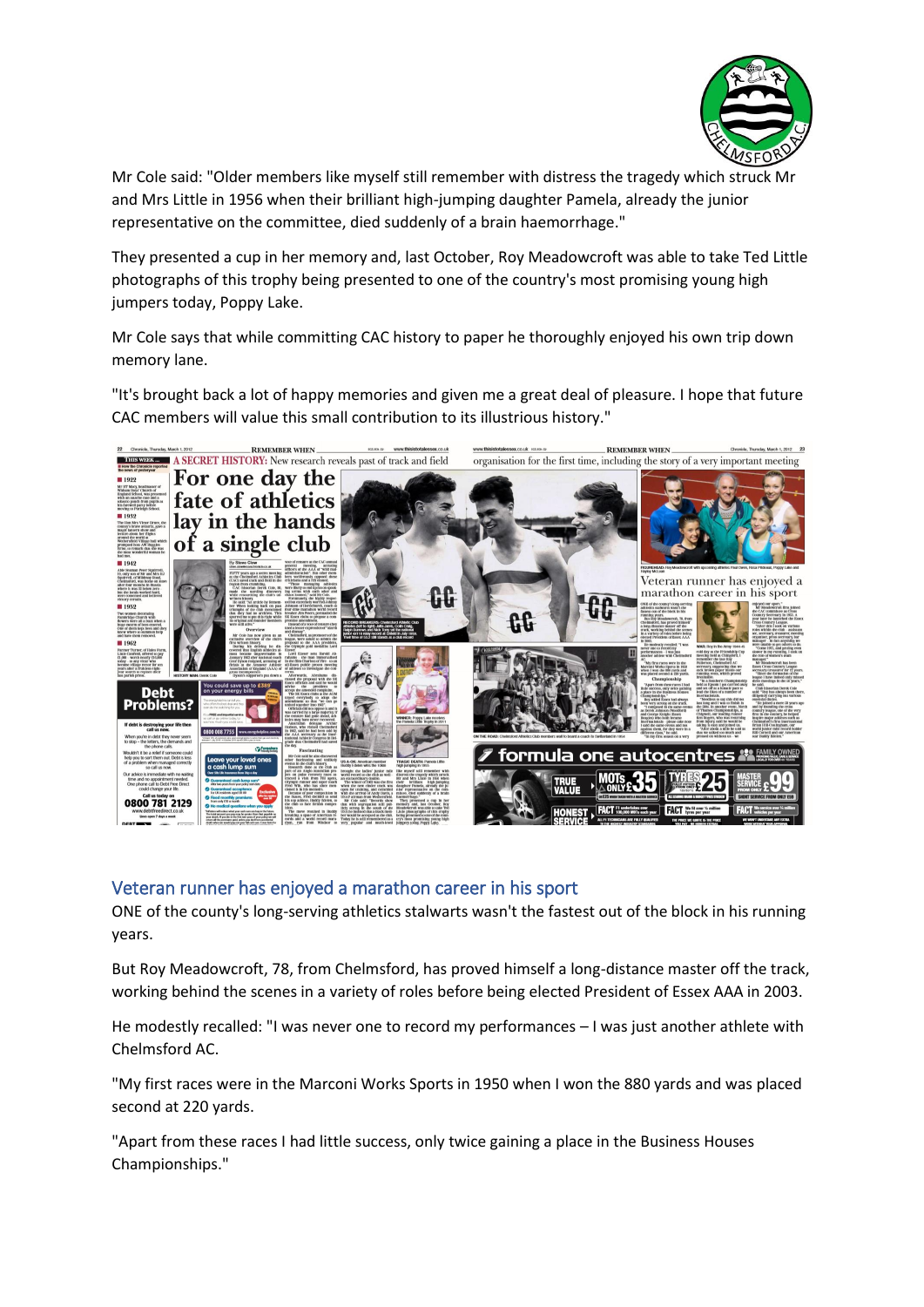

Roy added Essex had always been very strong on the track.

"I competed in the same events as Derek Johnson (Woodford) and George Knight (Essex Beagles) who both became internationals – please take note I said the same events and not against them, for they were in a different class," he said.

"In my first season on a very cold day at the Friendship Cup meeting held at Chingford, I remember the late Ray Fullerton, Chelmsford AC secretary, suggesting that we tuck brown paper inside our running vests, which proved invaluable.

"In a Southern Championship held at Epsom I got carried away and set off at a lunatic pace to lead the likes of a number of internationals.

"Needless to say this did not last long and I was to finish in the 500s. In another event, North of Thames Championships, at Chigwell, our leading runner Ken Rogers, who was returning from injury, said he would be taking it easy and joined us.

"After about a mile he told us that we talked too much and pressed on without us – we enjoyed our sport."

Mr Meadowcroft first joined the CAC committee as Cross Country Secretary in 1953. A year later he launched the Essex Cross Country League.

"After this I took on various roles within the club - assistant sec, secretary, treasurer, meeting organiser, press secretary, bar manager – in fact anything we were unable to get others to do.

"Come 1975, and getting even slower in my running, I took on the role of women's team manager."

Mr Meadowcroft has been Essex Cross Country League secretary/treasurer for 12 years.

"Since the formation of the league I have indeed only missed three meetings in the 56 years," he said.

Club historian Derek Cole said: "Roy has always been there, diligently carrying out various essential duties.

"He joined a mere 58 years ago and by founding the cross country league, one of the very first in the country, he helped inspire major athletes such as Chelmsford's first international Brian Hill-Cottingham, our world junior mile record holder Bill Cornell and our American star Buddy Edelen."